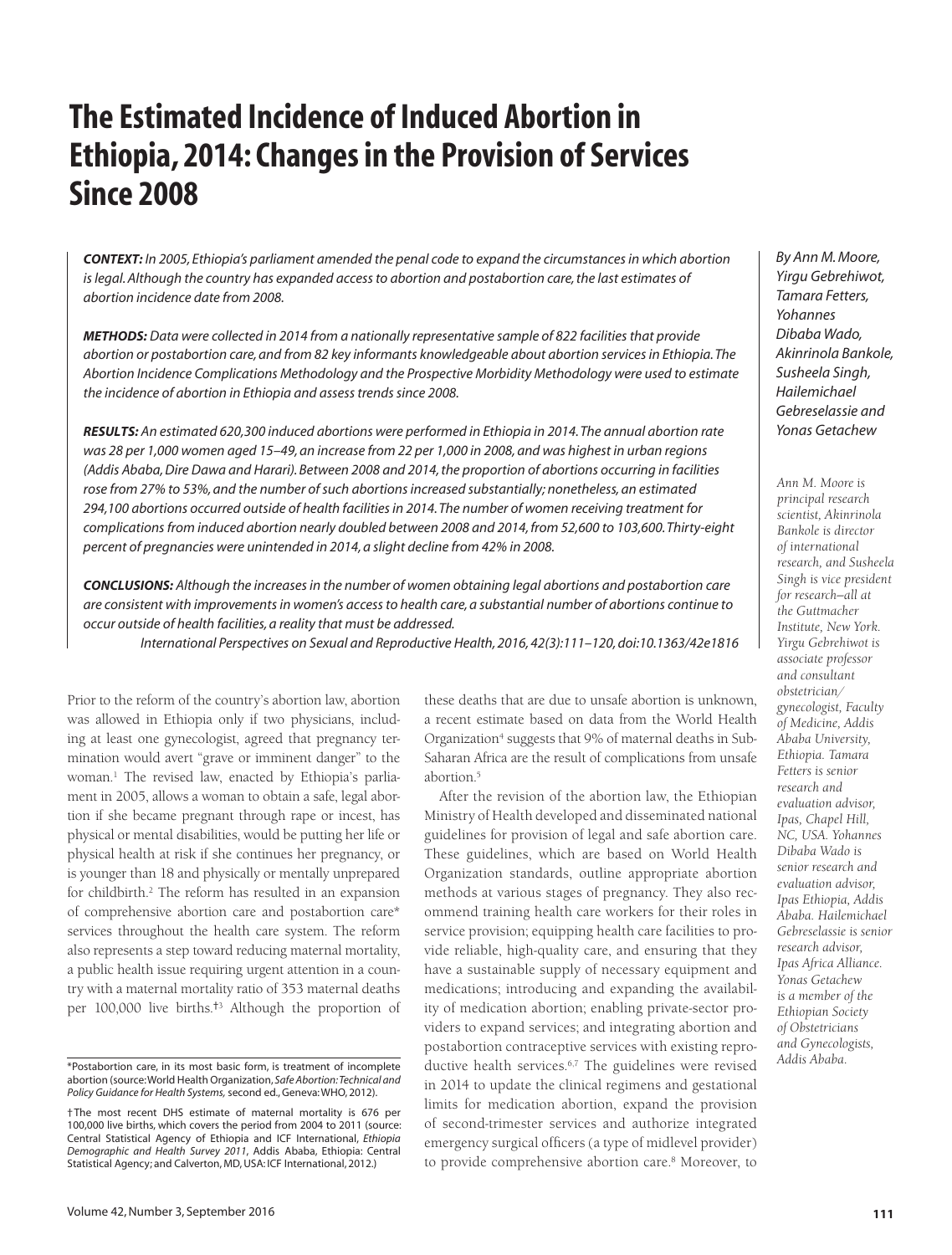help women obtain services closer to home, the government has constructed new health centers, improved services at existing centers and expanded the scope of abortion care offered by midlevel providers (nurses, midwives, integrated emergency surgical officers and health officers).9 Given these efforts, it is important to assess the extent to which women are utilizing the expanded services—in particular, to determine whether the proportion of abortions that are performed by trained providers in health facilities is increasing, and whether a substantial proportion of abortions continue to take place outside of health facilities, where the risk of complications is likely to be high.10

Abortion is largely a product of unintended pregnancy, which can be prevented through use of modern contraceptive methods. However, in 2011, the last year for which a full Demographic and Health Survey was conducted, only 19% of women aged 15–49 in Ethiopia were using a modern method. Although prevalence was higher among married women (27%) and sexually active unmarried women  $(52\%)$ ,<sup>11</sup> a substantial proportion of these women had an unmet need for contraception (i.e., they were fecund and did not want a child within the next two years, but were not using a method). Notably, 25% of married women had an unmet need for family planning—16% had a need for spacing and 9% a need for limiting. While use of modern contraceptives has increased—40% of married women were using a modern method in 2014, according to that year's Mini DHS12—women with unmet need will still get pregnant, and some will choose to terminate their pregnancies.

As in many countries, official data regarding provision of abortion and postabortion care are incomplete in Ethiopia.13 Abortion incidence and morbidity were most recently assessed in 2008,14,15 when Ethiopian women had an estimated 382,000 abortions, 73% of which were obtained outside of health facilities.<sup>14</sup> Since then, access to facility-based abortion services has increased, as has the preference for small families.11,16 We conducted a follow-up study to measure abortion service provision and the incidence of abortion and unintended pregnancy in Ethiopia in 2014. Comparing the new estimates of the incidence and rate of abortion with those for 2008 permits us to observe whether women's use of safe abortion services has increased in the wake of the amended law and expanded service implementation. Updated estimates of abortion incidence also allow us to monitor change in the incidence of unintended pregnancy.

# **DATA AND METHODS Primary Data Sources**

This study employed a variant of the approach used in the 2008 study, in which data were collected retrospectively and analyzed using the Abortion Incidence Complications Methodology (AICM)<sup>17</sup> and the Prospective Morbidity

Methodology.18,19 Together, the methods generate estimates of abortion incidence for regions within Ethiopia and for the country as a whole.

The AICM comprises two surveys. The first, a Health Facilities Survey (HFS), obtains information from a nationally representative sample of health facilities about the number of women who receive abortionrelated services (abortions and postabortion care) in those facilities. The second, a Health Professionals Survey (HPS), asks a sample of knowledgeable experts to estimate the proportion of women obtaining abortions who have complications that need treatment in a facility and the proportion of those with complications who obtain needed treatment; from these data, we can also estimate the proportion who do not have complications or require care.

The Prospective Morbidity Methodology uses information from one survey, a Prospective Data Survey (PDS), which gathers information on all women who receive either an abortion or postabortion care at a subset of facilities during a 30-day period.

Fieldwork for all three surveys took place between December 2013 and April 2014. The study protocol underwent ethical review by the Guttmacher Institute's institutional review board and by the Ethiopian Ministry of Science and Technology. Data collection was facilitated by letters of support from Ethiopia's regional health bureaus.

# **Facility Survey Samples**

In early 2013, we created a list of all health care facilities in Ethiopia that had the potential to provide abortion-related care. The Food, Medicine and Health Care Administration and Control Authority of Ethiopia provided the most complete list of facilities; this list was combined with lists from DKT International (an organization that distributes contraceptives worldwide and is the only distributor of abortion medication in Ethiopia), Marie Stopes International– Ethiopia and the Family Guidance Association of Ethiopia. After the deletion of duplicate entries, the combined list constituted the sampling frame for the HFS and PDS. The number of eligible health facilities had increased rapidly since the 2008 study, from 898 to 4,033; most of the growth was due to a quintupling of the number of public health centers and a large increase in the number of private clinics.

The HFS and PDS samples differed. The samples for both surveys included public hospitals, private and nongovernmental organization (NGO) hospitals and clinics, public health centers and high-level private clinics, all of which are staffed by at least one general medical practitioner and at least one specialist.<sup>20</sup> However, only the HFS sample included medium-level private clinics, which are staffed by at least one health officer or general medical practitioner; although these clinics lack the capacity of the aforementioned facility types, they are capable of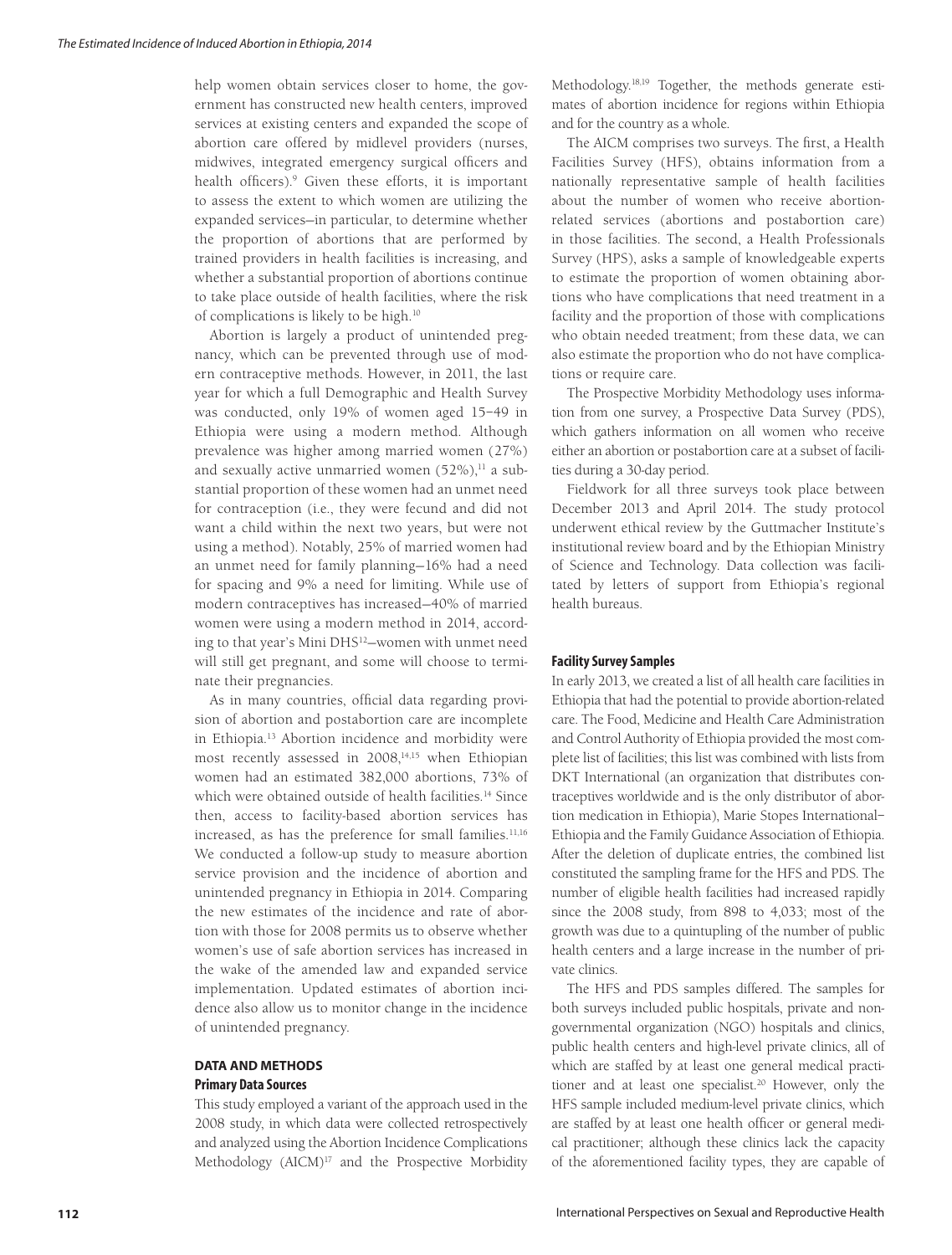providing abortion care.\* Since their contribution to abortion service provision was unknown, medium-level private clinics were not included in the PDS, which because of budget constraints focused on facilities with the largest abortion caseloads. Primary-level facilities do not provide abortion services and were not included in either survey.

We used a multistage sampling design to select among the 4,033 facilities that were potential providers of abortion services and hence eligible for one or both surveys (Table 1). In each of the country's 11 regions, we selected a proportion of each type of facility. We determined proportions according to the likelihood that each type of facility provided abortion-related services, and selected a large enough proportion and number of facilities to minimize the size of the sample weights and ensure adequate representation of variation within each region and facility type.† The HFS sample comprised 903 facilities, while the PDS sample consisted of 729. The response rate was 91% for the HFS and 82% for the PDS, yielding final samples of 822 and 594 facilities, respectively. All data were weighted for sampling and nonresponse.

# **Facility Data Collection**

For the HFS, face-to-face interviews were conducted with one eligible staff member at each participating facility. The respondent was the person most knowledgeable about abortion care at the facility; in larger facilities, it was often an obstetrician/gynecologist or facility director; in small facilities, it was more commonly a midwife or nurse. The structured questionnaire included questions about the facility's infrastructure and equipment, and also asked respondents to estimate the number of patients who received an abortion or postabortion care in an average month and in the past month at that facility. Separate counts were obtained for the number of postabortion patients who received outpatient care and the number who received inpatient care.

Interviewers for the HFS were drawn primarily from regional health bureaus; in the three regions where the bureaus did not have appropriate staff to conduct the fieldwork, the study team recruited interviewers from other sources. All interviewers had a background in health service provision, and most had an MPH degree.

The HFS interviewers also supervised data collection for the PDS. The PDS questionnaire collected information on the demographic characteristics, reproductive history, clinical presentation and clinical management of each

| Facility type                          | No.of<br>eligible<br>facilities | % sampled<br>for HFS | % sampled<br>for PDS | No.of<br>participating<br>facilities |
|----------------------------------------|---------------------------------|----------------------|----------------------|--------------------------------------|
| Public hospitals                       | 120                             | 100                  | 100                  | 117                                  |
| Private/NGO hospitals                  | 64                              | 100                  | 100                  | 61                                   |
| Public health centers                  | 2.596                           | 13                   | 13                   | 368                                  |
| High-level private clinics             | 282                             | 24                   | 24                   | 73                                   |
| Blue Star medium-level private clinics | 297                             | 18                   | $\Omega$             | 54*                                  |
| Other medium-level private clinics     | 596                             | 12                   | $\Omega$             | $75*$                                |
| NGO clinics                            | 78                              | 100                  | 100                  | 74                                   |
| Total                                  | 4,033                           | na                   | na                   | 822                                  |

\*For HFS only. *Notes:* One military hospital was excluded because it did not provide treatment for abortion complications. HFS=Health Facilities Survey. PDS=Prospective Data Survey. NGO=Nongovernmental organization. na=not applicable.

woman who received an abortion or postabortion care during the 30-day study period. Each questionnaire was filled out by the woman's provider during the course of regular patient care.

To estimate caseloads at NGO facilities (those run by Marie Stopes International–Ethiopia or the Family Guidance Association of Ethiopia, the country's two largest NGO abortion providers), we used the facilities' own service provision statistics.

# **Health Professionals Survey**

The AICM uses data on abortion complications to derive estimates of the number of women who obtain abortions outside of facilities. To estimate the likelihood that women who have an abortion experience complications and the likelihood that those who have complications obtain treatment, we interviewed 82 knowledgeable key informants using a structured questionnaire. The informants came from eight of the 11 regions and were selected from a list compiled by the study team in consultation with other knowledgeable stakeholders. About two-thirds of the informants were health care providers; the remainder—researchers, program managers, policymakers and health experts—were included to ensure that the estimates reflected a wide range of perspectives and experiences (e.g., communitybased perspectives as well as experience in health facilities). The three interviewers for this component were obstetrician-gynecologists.

Respondents were asked to provide three types of estimates related to abortion and postabortion care: the percentage distribution of women who obtain abortions, according to the type of provider they use; the probability that women who obtain abortions experience complications that need treatment in a facility, again by type of abortion provider; and the likelihood that women who have such complications get care in a facility. For each of these dimensions, key informants were asked to make estimates for four subgroups of women: urban poor, urban nonpoor, rural poor and rural nonpoor.

<sup>\*</sup>Medium-level private clinics are classified into two categories: Blue Star clinics and other medium-level private clinics. Blue Star clinics are private primary care centers, franchised by Marie Stopes International–Ethiopia, whose staff have received additional training in sexual and reproductive health services, including abortion and contraceptive provision. These facilities are branded with the Blue Star logo in recognition of their expanded role in sexual and reproductive health care. Because of their greater likelihood of performing abortion, these clinics were sampled at a higher rate than were other private clinics.

<sup>†</sup>Not all regions had each type of facility.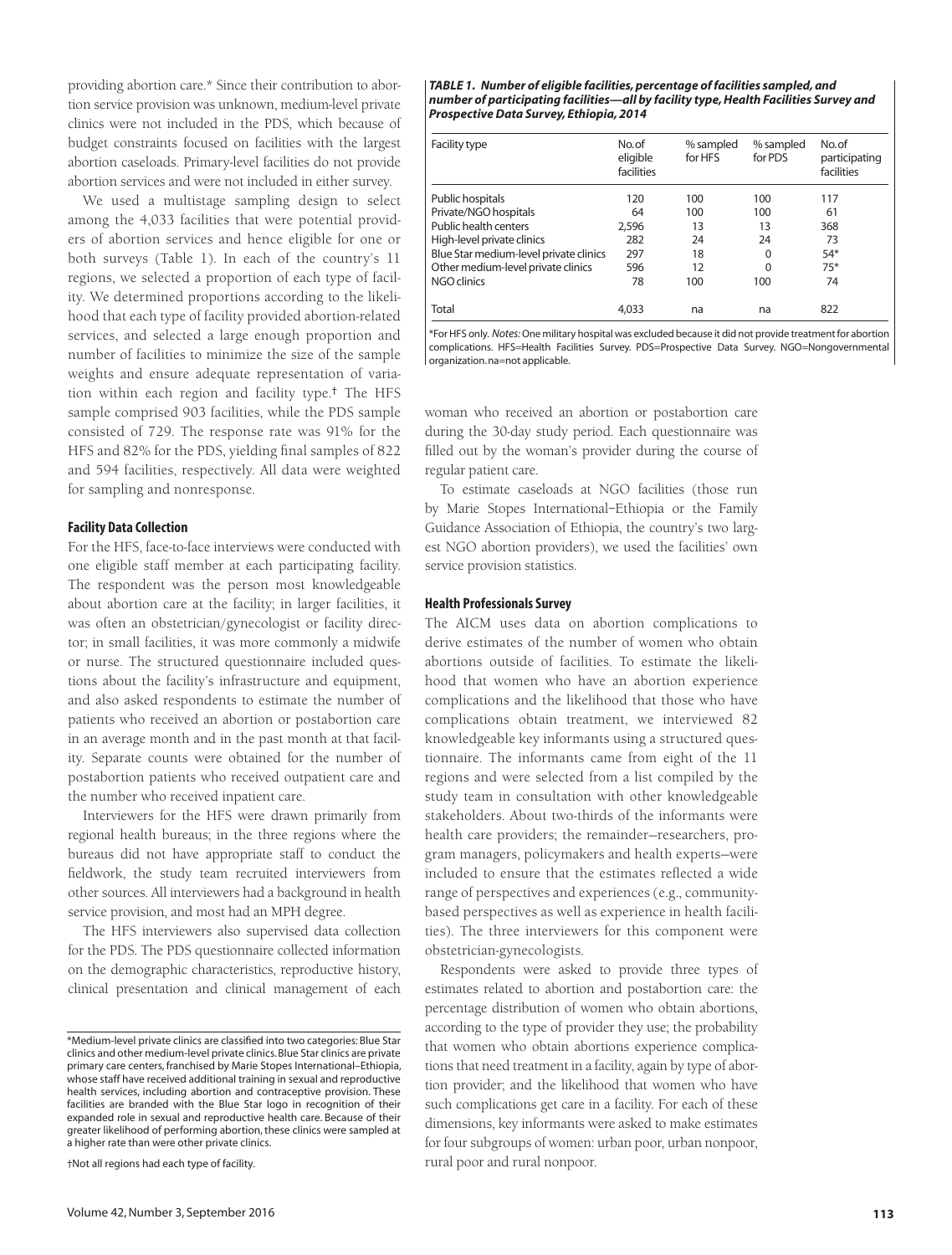# **Other Data Sources**

We drew on several other sources in our calculations. The 2011 Ethiopia Demographic and Health Survey (DHS) provided data, from a nationally representative sample of women aged 15–49, on sexual behavior, fertility, contraceptive use, the planning status of births and unmet need for contraception.2 The 2014 Ethiopia Mini DHS provided information on regional total fertility rates and the proportion of women who deliver in health facilities.12 We used the Ethiopian Central Statistical Agency's estimates of the number of women of reproductive age in Ethiopia and each of its regions.21 Finally, we used data from the 2011 Household Consumption–Expenditure Survey regarding the distribution of the country's rural and urban populations by poverty level.<sup>22</sup>

# **Estimating the Incidence of Induced Abortion**

•*Number of induced abortions occurring at facilities*. To estimate the number of abortions occurring at each health facility, we first averaged three data points: estimates of the number of abortions performed in the past month and in an average month (from the HFS), and the number of women who had an abortion during the 30-day data collection period (from the PDS). For medium-level private clinics, which were not included in the PDS, the average of the two HFS data points was used. These results were adjusted to yield annual estimates per facility, weighted, and then summed to obtain the number of abortions by type of facility and at all facilities. We then added the number of abortions performed by clinics run by Marie Stopes International–Ethiopia and the Family Guidance Association of Ethiopia, obtained from 2014 service provision statistics. The resulting sum is the total number of abortions obtained in facilities in Ethiopia in 2014.

•*Number of abortions occurring outside of facilities.* Data from the HFS, PDS and HPS were used to estimate the number of abortions occurring outside of health facilities. The first two sources provided a count of women treated for abortion complications, and the third provided the data needed to calculate the multiplier, or factor, that is applied to the number of women treated for complications from out-offacility abortions to obtain an estimate of the total number of women who obtain abortions outside of facilities.

As we did for abortions performed at facilities, we estimated the number of women who were treated for abortion complications at each facility by averaging three values: estimates from the HFS of the number of women treated in the average month and in the past month and the number treated during the 30-day PDS data collection period. Again, the calculation differed for medium-level private clinics, for which the estimate is the average of the two HFS data points. As before, estimates were adjusted, weighted and summed to yield annual estimates by facility type and region.

Because differentiating complications of induced abortion from those of miscarriage can be difficult in clinical practice, the HFS and PDS asked respondents for data

on all cases of postabortion care, regardless of the reason the pregnancy had ended. Moreover, the surveys did not differentiate between complications of induced abortions performed in facilities and those performed elsewhere. Thus, to estimate the number of women treated for complications from induced abortions occurring outside of facilities, we made two adjustments to the estimate of the number of women treated for complications.

First, to exclude women who had had miscarriages, we used an indirect estimation approach. We assumed that first-trimester miscarriages would not have been treated at health facilities, while later ones (13–21 completed weeks' gestation) likely would have resulted in complications requiring care in health facilities. Clinical studies have documented that the distribution of miscarriages by gestational age and the proportion of pregnancies ending in miscarriage are fairly constant across populations,<sup>23,24</sup> and that the proportion of pregnancies ending in late miscarriage is about 3.4% of the number of pregnancies ending in live births. By applying this proportion to the number of live births in Ethiopia in 2014 (3,521,000), we estimated that 120,100 women had a late miscarriage in that year.

Because of barriers to obtaining health care, some women with miscarriages may not obtain care in health facilities. We assume that the proportion obtaining care for late miscarriages is equal to the proportion of births that either occur in a health facility or do not occur in a facility because the woman considers it unnecessary. This proportion was calculated for each region using information obtained from the 2014 Mini DHS.12 We subtracted the estimated number of miscarriages likely to have been treated in health facilities from the postabortion caseload for each region, yielding the number of women treated in health facilities for complications of induced abortion. Nationally, of the 166,100 women treated for abortion complications, an estimated 38% (62,500) were treated for complications from miscarriage, and 62% (103,600) for induced abortion complications.

Next, we need to adjust for abortions that took place in facilities and resulted in complications treated at facilities. We used clinical data from other developing countries<sup>25</sup> and results from the 2014 Ethiopian HPS to estimate the likelihood that women would have complications from abortions done in facilities and the likelihood that they would obtain care for such complications. We applied these estimates to the total number of abortions occurring in facilities (326,200), yielding an estimate that 16,300 women were treated for complications from abortions carried out in facilities. By subtracting this number from the total number of women treated for complications of induced abortion, we obtained the number of women treated in facilities for complications from abortions performed outside of facilities (87,400).

These women, of course, were not the only women who had abortions outside of health facilities: Others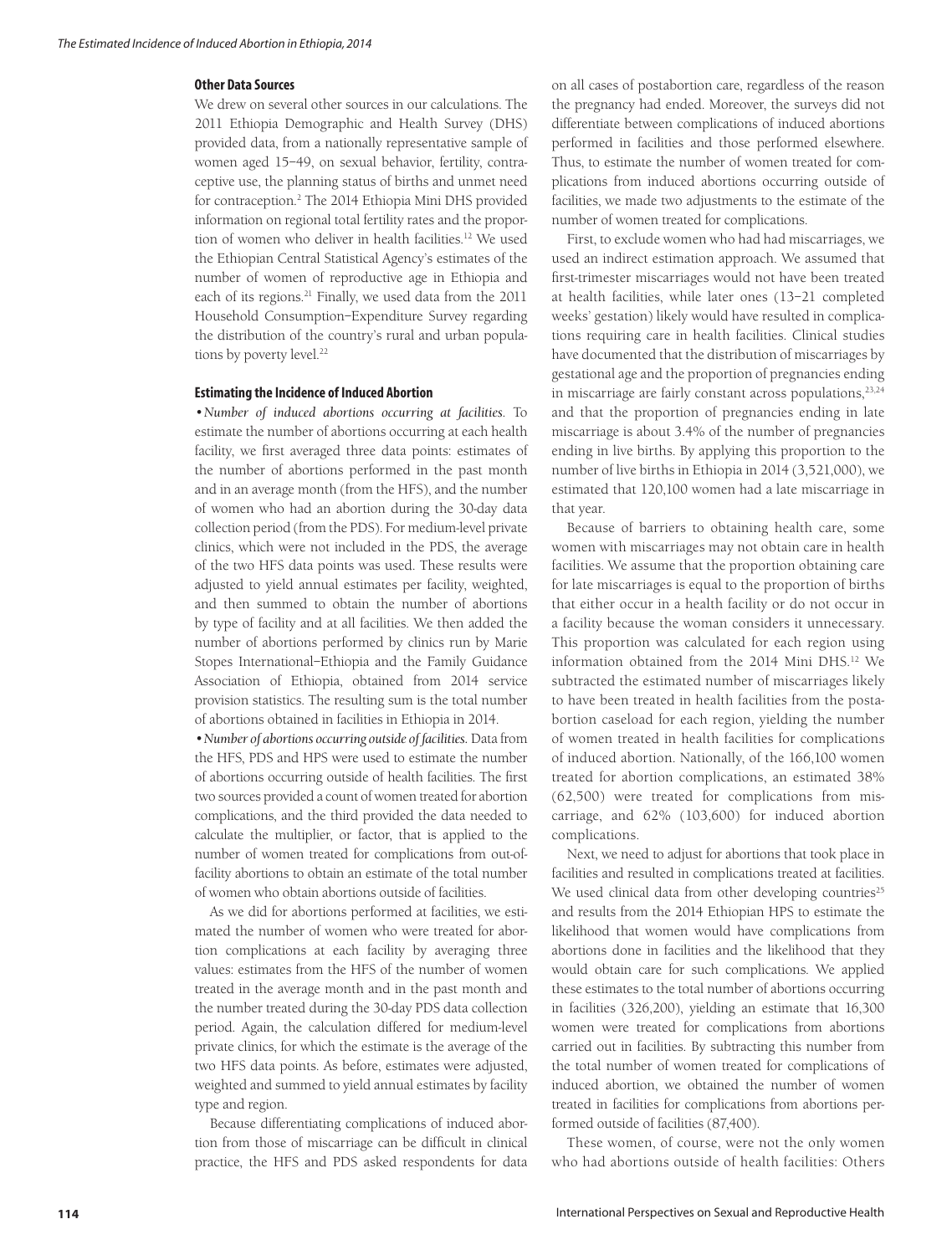had an out-of-facility abortion but either did not have complications or did not obtain treatment for complications. To account for such women, we computed a multiplier or inflation factor based on HPS data, and applied it to the number of women receiving care in facilities for complications of abortions performed outside of facilities. From the HPS responses, we calculated a multiplier of 3.4, meaning that for each woman treated in a health facility for complications of an abortion performed outside of a facility, 2.4 other women either did not have complications that required care in a facility or did not obtain care for their complications. By applying this multiplier to the number of women in each region who were treated for complications from abortions performed outside of facilities, and then summing the results, we obtain an estimate of 294,100 women.

We then summed the number of abortions occurring in facilities and the number occurring outside of facilities for each region to obtain regional and national estimates. In addition, for each region and for the country as a whole, we calculated abortion rates (number of induced abortions per 1,000 women aged 15–49) and abortion ratios (number of abortions per 100 live births). To convey the inherent uncertainty in our estimates, we present a range of estimates; specifically, we calculated 95% confidence intervals around the mean number of abortions that occur in facilities and the mean number of women receiving postabortion care, allowing us to present low and high estimates along with our main ("medium") estimates of the number of abortions and the abortion rate. Because the confidence intervals were based on HFS and PDS data, the multiplier (which was calculated using HPS data) was the same for all three estimates, but was applied to different estimates of the number of women treated for complications of abortions obtained outside of facilities.

# **Estimating the Number of Pregnancies**

To calculate the number of unintended pregnancies regionally and nationally, we summed the numbers of induced abortions, miscarriages of unintended pregnancies, and unplanned births. The last measure was derived using data from the 2011 DHS on the proportion of live births in the three years before the survey that were unplanned (mistimed or unwanted at the time of conception). To account for unintended pregnancies ending in miscarriage, we used a model-based approach derived from clinical studies of pregnancy loss by gestational age23,26 and estimated the number of pregnancy losses to be 20% of the number of live births resulting from unintended pregnancies plus 10% of the number of induced abortions. The number of planned pregnancies was calculated by summing the numbers of planned births and miscarriages resulting from intended pregnancies. The sum of all live births, abortions and miscarriages (from intended and unintended pregnancies) yields the total number of pregnancies.

# **Changes in Methodology**

The 2008 and 2014 studies differed in a number of ways, which we summarize below. We do not believe that these methodological differences affect comparability.

•*Survey administration.* In 2008, the data for the PDS were collected for 28 days; in 2014, data were collected for 30 days. We accounted for this difference when creating annual estimates.

•*Sample universe.* Medium-level private clinics were included in the HFS sample in 2014, but not in 2008. We decided to begin including these clinics because of the rapid expansion of this sector; we do not think that omitting them in 2008 affected the incidence calculation, because such clinics accounted for a very small proportion of abortion provision at the time.

•*Estimates for NGOs.* In 2008, HFS and PDS data collected from NGO clinics were used to estimate caseloads at these clinics. In 2014, data provided by the NGOs were used.

•*Probability of seeking care.* In 2008, we assumed that the probability that women would seek care for a secondtrimester miscarriage was the same as the probability that women had had their most recent delivery in a health facility; in 2014, we assumed that it was equal to the proportion of births that had taken place in a health facility or that had not occurred in a facility because the woman considered it unnecessary.

•*Data sources for abortions performed in facilities.* In 2008, only the PDS collected data on caseloads of women receiving abortions in facilities, while in 2014 both the PDS and the HFS collected such data.

•*Complication rates for abortions performed in facilities.* In 2008, calculation of the multiplier used the rate of complications from abortions performed by trained providers in facilities. Because experts in the field considered the rate an overestimate, the 2014 analysis also took into account findings from clinical studies in estimating this complication rate.

•*Age range.* The published estimates for 2008 were for women aged 15–44. For consistency with World Health Organization practices, the current analysis calculates estimates for women aged 15–49 for 2014 and adjusts the data presented for 2008 accordingly.

•*Range of estimates.* In 2008, we accounted for uncertainty in our estimates by presenting low and high estimates, which we calculated by subtracting or adding 1.0 to the multiplier. For 2014, we calculated 95% confidence internals around the caseload estimates to generate the low and high estimates

# **RESULTS**

## **Provision of Abortion Care by Facility Type**

An estimated 4,033 facilities in Ethiopia were potential providers of abortion-related care in 2014 (Table 2). Of these facilities, 72% provided induced abortion, postabortion care or both. Nearly all public hospitals (98%) provided these services, as did the majority of public health centers (67%) and private or NGO facilities (80%). Most induced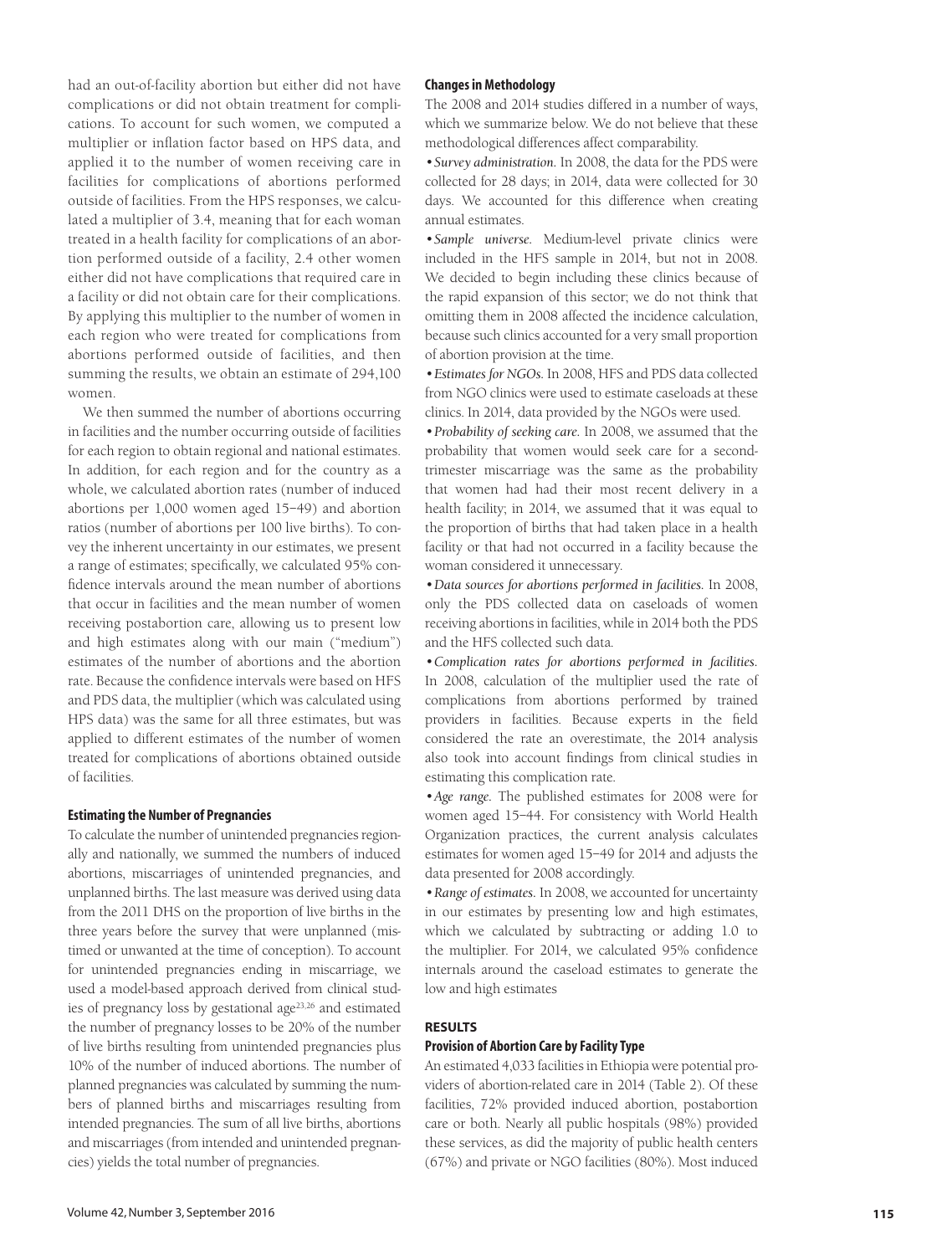#### *TABLE 2. Number and percentage of facilities providing legal abortion and postabortion care, by facility type*

| Measure                                                            | All     | Public<br>hospitals | Public<br>health<br>centers | Private/<br><b>NGO</b><br>facilities* |
|--------------------------------------------------------------------|---------|---------------------|-----------------------------|---------------------------------------|
| Legal abortion/postabortion care                                   |         |                     |                             |                                       |
| No. of facilities that potentially provide services                | 4.033   | 120                 | 2,596                       | 1,317                                 |
| No. of facilities that provide services                            | 2.904   | 118                 | 1,738                       | 1.048                                 |
| % of facilities that provide services                              | 72      | 98                  | 67                          | 80                                    |
| <b>Legal abortion</b>                                              |         |                     |                             |                                       |
| No. of facilities that provide abortion                            | 2.157   | 112                 | 1.076                       | 969                                   |
| % of facilities that provide abortion                              | 53      | 93                  | 41                          | 74                                    |
| No. of women obtaining abortions                                   | 326,169 | 26,217              | 85,434                      | 214,518                               |
| Mean no. of women per facility obtaining<br>abortions <sup>+</sup> | 151     | 235                 | 79                          | 221                                   |
| <b>Postabortion care#</b>                                          |         |                     |                             |                                       |
| No. of facilities that provide postabortion care                   | 2,809   | 118                 | 1,698                       | 993                                   |
| % of facilities that provide postabortion care                     | 70      | 98                  | 65                          | 75                                    |
| No. of women receiving postabortion care                           | 166,133 | 34,823              | 84,291                      | 47,019                                |
| Mean no. of women per facility receiving<br>postabortion care      | 60      | 295                 | 50                          | 49                                    |

\*Includes hospitals and clinics. † Excludes facilities that reported no patients during the 30-day fieldwork period. ‡ Includes complications of both induced abortions and miscarriages. *Notes:* All data are weighted. Sum of types of facilities may not equal total because of rounding.

#### *TABLE 3. Selected measures of abortion and postabortion care, by year, with percentage change*

| Measure                                                                   | 2008    | 2014    | % change |
|---------------------------------------------------------------------------|---------|---------|----------|
| No. of women receiving treatment for<br>complications of induced abortion | 52,607  | 103,648 | $+97$    |
| Treatment rate for abortion complications                                 | 3.0     | 4.7     | $+58$    |
| No. of legal abortions                                                    | 102,818 | 326,169 | $+217$   |
| % of abortions performed in facilities                                    | 27      | 53      | $+97$    |
| Facility-based abortion rate                                              | 5.8     | 14.7    | $+153$   |
| Multiplier                                                                | na      | 3.4     | na       |
| No. of abortions performed outside of facilities                          | 279,509 | 294,127 | $+5$     |
| % of abortions performed outside of facilities                            | 73      | 47      | $-36$    |
| Out-of-facility abortion rate                                             | 15.8    | 13.3    | $-16$    |

*Notes:* Rates are number of women with outcome per 1,000 women aged 15–49 in general population. Multiplier for 2008 is not reported because it is not comparable to that for 2014. na=not applicable.

> abortions (66%) were provided by private or NGO facilities, while the majority of postabortion care (72%) was provided by public hospitals and health centers (calculations not shown).

> Using weighted data from the HFS and PDS, we estimate that 326,200 women obtained induced abortions in health facilities (Table 2). On average, facilities that offered legal abortions performed 151 abortions in 2014; mean caseloads were 235 at hospitals and 221 at private and NGO facilities. (NGOs accounted for the vast majority of abortions in the latter group.)

> As we noted earlier, approximately 166,100 women received care at facilities in 2014 for complications of abortion or miscarriage. The average number of women receiving postabortion care was 295 for public hospitals and approximately 50 in public health centers and in private and NGO facilities. About 103,600 of these cases were for complications of induced abortion, a

97% increase from the 52,600 cases in 2008 (Table 3). Part of the increase was due to population growth: The number of women of reproductive age rose by 25% during this time period (not shown). The rest of the increase in the number of women treated was attributable to an increase in the treatment rate, which rose by 58%, from 3.0 to 4.7 cases per 1,000 women of reproductive age (Table 3).

# **Trends in Other Abortion Measures**

Between 2008 and 2014, the rate of facility-based abortions more than doubled in Ethiopia, rising from 5.8 to 14.7 per 1,000 women (Table 3). Moreover, the proportion of abortions that occurred in facilities increased from 27% to 53%. Despite these trends, potentially unsafe abortions remained a reality: An estimated 294,100 abortions occurred outside of health facilities in 2014. Although this estimate represents a 5% increase in the number of out-offacility abortions since 2008, the rate of abortions taking place outside of facilities declined by 16%, from 15.8 to 13.3 per 1,000.

HPS data indicate that the most common providers of induced abortion were midlevel providers working in a facility; 43% of poor urban women, 28% of nonpoor urban women, 51% of poor rural women and 46% nonpoor rural women were likely to have had their abortion performed by such providers (not shown). Only a very small proportion (1–3%) of women in the four subgroups were thought to have induced their own abortion. From clinical data, we estimate that 3% of women whose abortion was performed by a midlevel provider in a health facility had complications; in contrast, 75% of self-induced abortions resulted in complications, HPS respondents estimated. This difference was likely due to service providers' general reliance on manual vacuum aspiration or medication (mifepristone and misoprostol) to terminate pregnancies, whereas women who selfinduce typically ingest herbs and insert solid objects into their vagina.

Key informants' perceptions suggest that between 2008 and 2014, all but one socioeconomic and residential group made gains in access to facilities for abortion-related care. The exception was nonpoor urban residents, who were perceived in both surveys to have good access and utilization of care for abortion complications (not shown). Poor women in rural areas were believed to have made the greatest progress; in this group, the proportion of women needing postabortion care who received it was thought to have increased from less than half in 2008 to two-thirds in 2014. According to informants, the main reasons that women were not obtaining safe abortion services (not shown) were lack of knowledge of the law (76% of informants cited this reason), the perception that costs were high (66%), lack of knowledge of service availability (64%), fear of stigma (56%) and absence of accessible services (56%).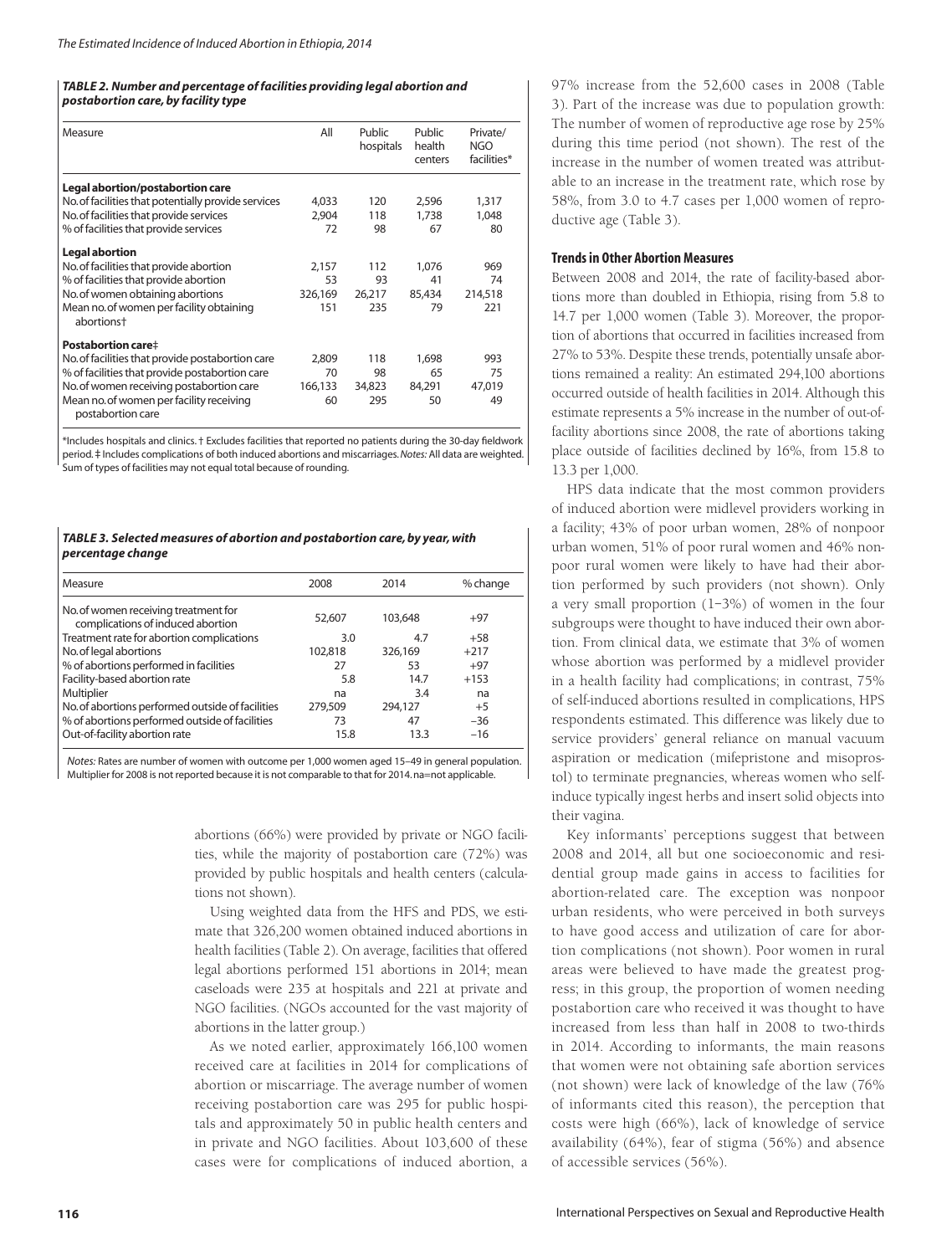# **Incidence of Induced Abortion**

In 2014, the estimated number of induced abortions in Ethiopia was 620,300; the low and high estimates, representing the 95% confidence interval, were 520,700 and 731,200, respectively (Table 4). The medium estimate is 60% higher than the comparable estimate for 2008 (382,000), while the abortion rate rose from 22 per 1,000 women aged 15–49 (not shown) to 28 per 1,000 (Table 4), a 30% increase. The abortion ratio in 2014 was 17.6 abortions per 100 live births, indicating that there was approximately one abortion for every six pregnancies that ended in a live birth.

In both study years, abortion rates varied substantially among regions. The abortion rate continued to be lowest (6.7 per 1,000 women aged 15–49) in the least densely populated and most traditional rural regions (Afar, Benshangul-Gumuz, Gambela and Somali), presumably because of limited access to services, lower use of abortion services or both. The abortion rate remained highest (92 per 1,000) in Addis Ababa, where demand for fertility control is high. The densely populated urban regions of Dire Dawa and Harari also had a high abortion rate relative to other regions (78 per 1,000). It is likely abortion rates were higher than average in these three regions in part because women who reside elsewhere come to urban areas obtain abortion services.

# **Incidence of Unintended Pregnancy**

The pregnancy rate in 2014 was 222 pregnancies per 1,000 women aged 15–49, which is 8% lower than the rate of 242 per 1,000 in 2008 (Table 5; data for 2008 not shown). The estimated rate of unintended pregnancy, calculated by combining induced abortions, unplanned births and unintended pregnancies that ended in spontaneous abortion, was 85 per 1,000 women aged 15–49 in 2014, about 10% lower than the rate in 2008 (94 per 1,000). Thirtyeight percent of pregnancies were unintended in 2014, a slight decline from 2008 (42%). Thirteen percent of unintended pregnancies ended in induced abortion in 2014, an increase from 2008, when 10% ended in induced abortion (not shown).

The proportion of pregnancies that were unintended was much higher than the national average in the three urban regions—Addis Ababa, Dire Dawa and Harari (52– 70%; Table 5). That proportion was similar to the national average in Amhara, Oromiya and the Southern Nations, Nationalities and Peoples region (37–43%), and below average in Tigray and the other rural regions (29% and 13%, respectively). The unintended pregnancy rate was much higher than the national average in the three urban regions (120–123 per 1,000 women aged 15–49). The rate was somewhat higher than the national average in Oromiya (97 per 1,000), close to average in Amhara and the Southern Nations, Nationalities and Peoples region (77 and 80 per 1,000, respectively), and below average in Tigray (60 per 1,000) and the four other rural regions (37 per 1,000).

## **DISCUSSION**

A decade after revising its abortion law, Ethiopia has achieved major progress in making safe abortion a reality for many women in the country. The proportion of abortions that occur outside of health facilities has declined dramatically, suggesting that women with unintended pregnancies now have greater access to safe abortions than they did in 2008. The number of women who obtain postabortion care has also increased, and the abortion rate rose from 22 per 1,000 women of reproductive age in 2008 to 28 per 1,000 in 2014. The increase in the abortion rate is partly attributable to declining fertility preferences,<sup>11,16</sup> but is likely also due to increased access to safe abortion services. Our estimate of the abortion rate, derived using the AICM and PDS, was nearly identical to that of a recent study that used Bayesian time series models to estimate the abortion rate among women aged 15-44 in Ethiopia.<sup>27</sup> The rate of 28 per 1,000 places Ethiopia on the lower end of the spectrum of Sub-Saharan African countries with known abortion rates; these rates, all estimated for 2012 or 2013, range from 17 per 1,000 in Senegal (the only country whose rate was lower than Ethiopia's) to 33 per 1,000 in Nigeria, 36 per 1,000 in Tanzania and 48 per 1,000 in Kenya.28–32

| TABLE 4. Number of abortions performed in and outside of facilities; and total number of abortions, abortion rate and |
|-----------------------------------------------------------------------------------------------------------------------|
| abortion ratio—all according to region, 2014                                                                          |

| Region               | No.of<br>abortions<br>performed<br>in facilities | No.of<br>abortions<br>performed<br>outside<br>of facilities |         | No. of abortions |         |      | Abortion rate |       |       |
|----------------------|--------------------------------------------------|-------------------------------------------------------------|---------|------------------|---------|------|---------------|-------|-------|
|                      |                                                  |                                                             | Low     | Medium           | High    | Low  | Medium        | High  |       |
| All                  | 326,169                                          | 294,127                                                     | 520,684 | 620,296          | 731,167 | 23.5 | 28.0          | 33.0  | 17.6  |
| <b>Tigray</b>        | 22,282                                           | 17,397                                                      | 20.621  | 39,679           | 58,738  | 14.6 | 28.2          | 41.7  | 19.7  |
| Amhara               | 45,812                                           | 106,325                                                     | 118,613 | 152,137          | 185,662 | 23.2 | 29.8          | 36.3  | 23.9  |
| Oromiva              | 105,132                                          | 39,070                                                      | 95,899  | 144,202          | 192,505 | 12.2 | 18.3          | 24.5  | 9.8   |
| <b>SNNP</b>          | 76.764                                           | 75,891                                                      | 88,822  | 152,655          | 216,488 | 19.9 | 34.2          | 48.4  | 23.2  |
| Addis Ababa          | 63,532                                           | 39,910                                                      | 70,885  | 103,442          | 135,999 | 63.2 | 92.3          | 121.3 | 141.4 |
| Other rural regions+ | 5,268                                            | 8.247                                                       | 5.627   | 13,514           | 26,183  | 2.8  | 6.7           | 13.0  | 3.0   |
| Dire Dawa/Harari     | 7.379                                            | 7.287                                                       | 8.424   | 14,666           | 20,901  | 44.9 | 78.2          | 111.4 | 60.9  |

\*Calculated using the medium abortion estimate. †Afar, Benshangul-Gumuz, Gambela and Somali. *Notes:* All data are weighted. SNNP=Southern Nations, Nationalities and Peoples.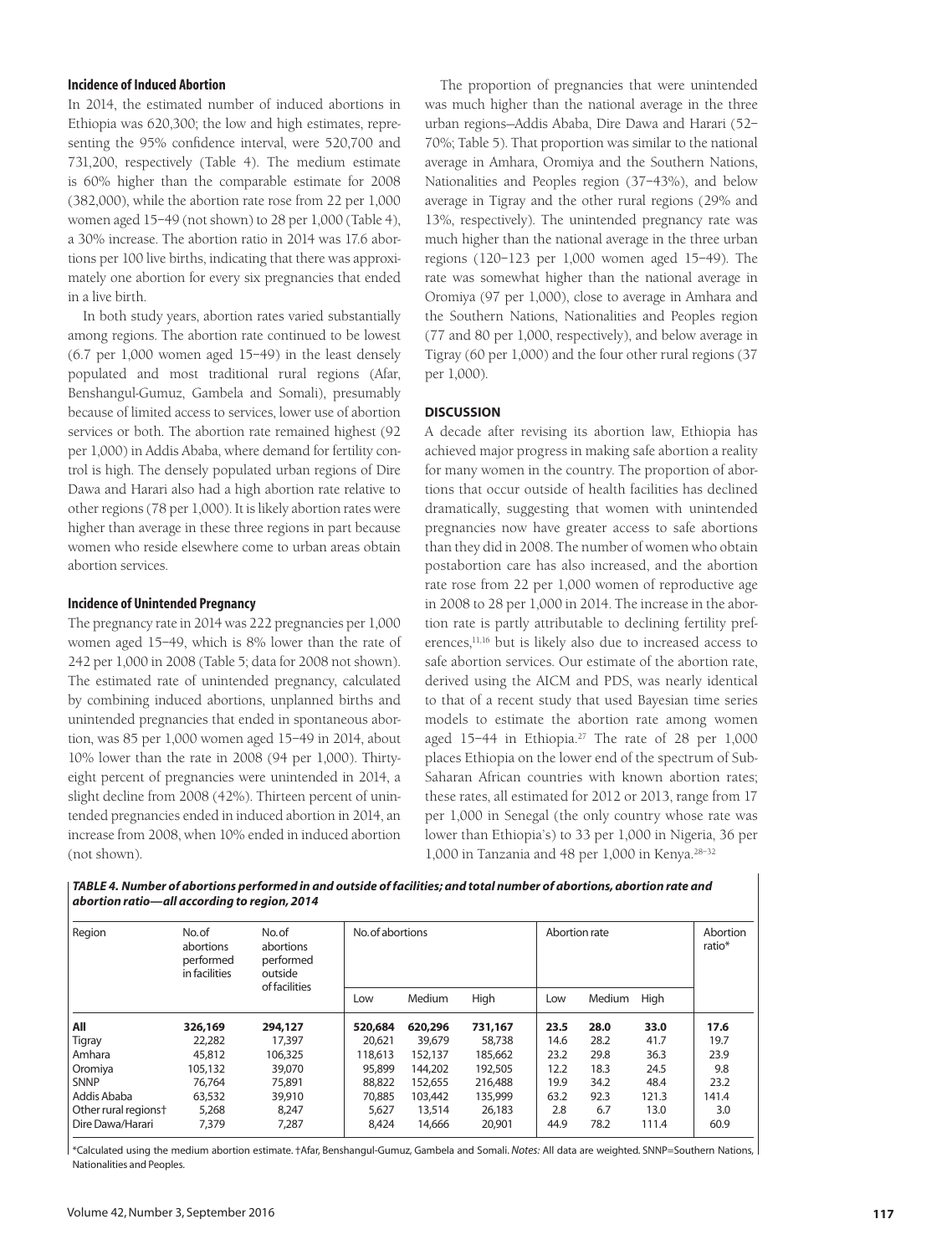*TABLE 5. Selected measures of pregnancy and unintended pregnancy, by region, 2014*

| Region                           | No.of<br>pregnancies* | Pregnancy<br>rate | $%$ of<br>pregnancies<br>that were<br>unintended | Unintended<br>pregnancy<br>rate |
|----------------------------------|-----------------------|-------------------|--------------------------------------------------|---------------------------------|
| All                              | 4,927,554             | 222               | 38                                               | 85                              |
| <b>Tigray</b>                    | 286.135               | 203               | 29                                               | 60                              |
| Amhara                           | 915,489               | 179               | 43                                               | 77                              |
| Oromiya                          | 1,958,062             | 249               | 39                                               | 97                              |
| <b>SNNP</b>                      | 969,914               | 217               | 37                                               | 80                              |
| Addis Ababa                      | 198,381               | 177               | 70                                               | 123                             |
| Other rural regions <sup>+</sup> | 555,917               | 276               | 13                                               | 37                              |
| Dire Dawa/Harari                 | 43,656                | 233               | 52                                               | 120                             |

\*Includes births, abortions and miscarriages. †Afar, Benshangul-Gumuz, Gambela and Somali. *Notes:* All rates are per 1,000 women aged 15–49. SNNP=Southern Nations, Nationalities and Peoples.

> Between 2008 and 2014, the total fertility rate in Ethiopia decreased by 24%, from 5.4 to 4.1; although data on the wanted fertility rate\* are unavailable for 2014, between 2008 and 2011 the rate fell from 4.0 to 3.0.2 As women's fertility preferences decline, demand for both family planning and abortion generally rise. The increase in contraceptive use in recent years suggests that the ability of Ethiopia's family planning services to reach women who want to space or limit births has improved, which in turn has likely contributed to the decrease in the total fertility rate. As contraceptive services continue to expand, women increasingly should be able to meet their fertility goals using family planning; this will not eliminate demand for abortion, but it may reduce it in the long run.

> DHS data from 2011 showed that 16% of married women in Ethiopia had an unmet need for spacing and 9% had an unmet need for limiting.11 Because women who want to end childbearing typically are more motivated to terminate unwanted pregnancies than are women who want to space their births, the demand for abortion likely is being driven to a greater extent by women who want to limit births than by those who want to space them. However, as access to abortion increases, women with mistimed pregnancies may be facing fewer barriers to abortion and thus becoming increasingly likely to terminate unplanned pregnancies. This trend may be of particular importance to women in urban areas, who tend to have greater educational and employment opportunities—as well as greater financial incentive to avoid births—than do rural women.

#### **Limitations**

Our analysis has a number of limitations. The first is that the HFS data were based on provider estimates and may be inaccurate because of recall bias and memory distortion. For example, providers may be more likely to remember severe abortion complications than milder ones, and thus may underestimate the number of women receiving postabortion care at their facility by not including the milder cases. Similarly, in providing estimates for the HPS, respondents must generalize across subgroups and integrate information, impressions and anecdotes obtained from a variety of sources (including the media, colleagues and personal observations). Because biases in this information weaken the precision of the multiplier, we gathered data from as many respondents as possible, to smooth out "noise" introduced from individual-level biases. Moreover, we presented low and high estimates to indicate that the actual number of induced abortions likely falls somewhere within the presented range.

A second limitation is that the accuracy of HFS data is highly dependent on the expertise of respondents at health facilities. If HFS interviewers did not select the individual most knowledgeable about abortion-related care at a health facility, the resulting data may not be accurate. Another limitation is that we indirectly estimated the proportion of women seeking care for complications of miscarriage. If our assumptions about the likelihood that women seek such care were inaccurate, our abortion estimates will be as well; the direction of the potential error, though, is unknown. Finally, the estimates of unintended pregnancy are based on models and on women's self-reports (in the DHS) of whether their recent pregnancies had been mistimed or unwanted. While there are weaknesses in this conceptualization of pregnancy intentions, 33,34 we are constrained by a lack of viable alternatives until the DHS devises a more robust measure.

# **Conclusion**

The increases in contraceptive use and abortion in Ethiopia reflect extensive efforts by the government, as well as by the private and NGO sectors, to increase access to health care—including sexual and reproductive health care during the past decade.<sup>11,35</sup> Expanded efforts to create and improve infrastructure (particularly health centers), to increase the number of practicing midwives, to distribute and utilize medication abortion, and to increase the provision of abortion by midlevel providers and through community outreach have paid off in both reach and impact.<sup>36</sup> However, despite these improvements in women's access to health care, a substantial number of abortions continue to occur outside of health facilities under unsafe conditions—a situation that must be addressed.

#### **REFERENCES**

**1.** Abdella A et al., Meeting the need for safe abortion care in Ethiopia: results of a national assessment in 2008, *Global Public Health,* 2013, 8(4):417–434.

**2.** *Revised Family Code*, Article 125, 2000, http://www.refworld.org/ pdfid/4c0ccc052.pdf.

**3.** World Health Organization (WHO), *Trends in Maternal Mortality: 1990 to 2015,* Geneva: WHO, 2015.

**4.** Say L et al., Global causes of maternal death: a WHO systematic analysis, *Lancet Global Health*, 2014, 2(6):e323–e333.

**5.** Darroch JE, Singh S and Weisman E, *Adding It Up: The Costs and Benefits of Investing in Sexual and Reproductive Health 2014— Estimation* 

<sup>\*</sup>The wanted fertility rate is calculated in the same way as the total fertility rate, but excludes unwanted births from the numerator.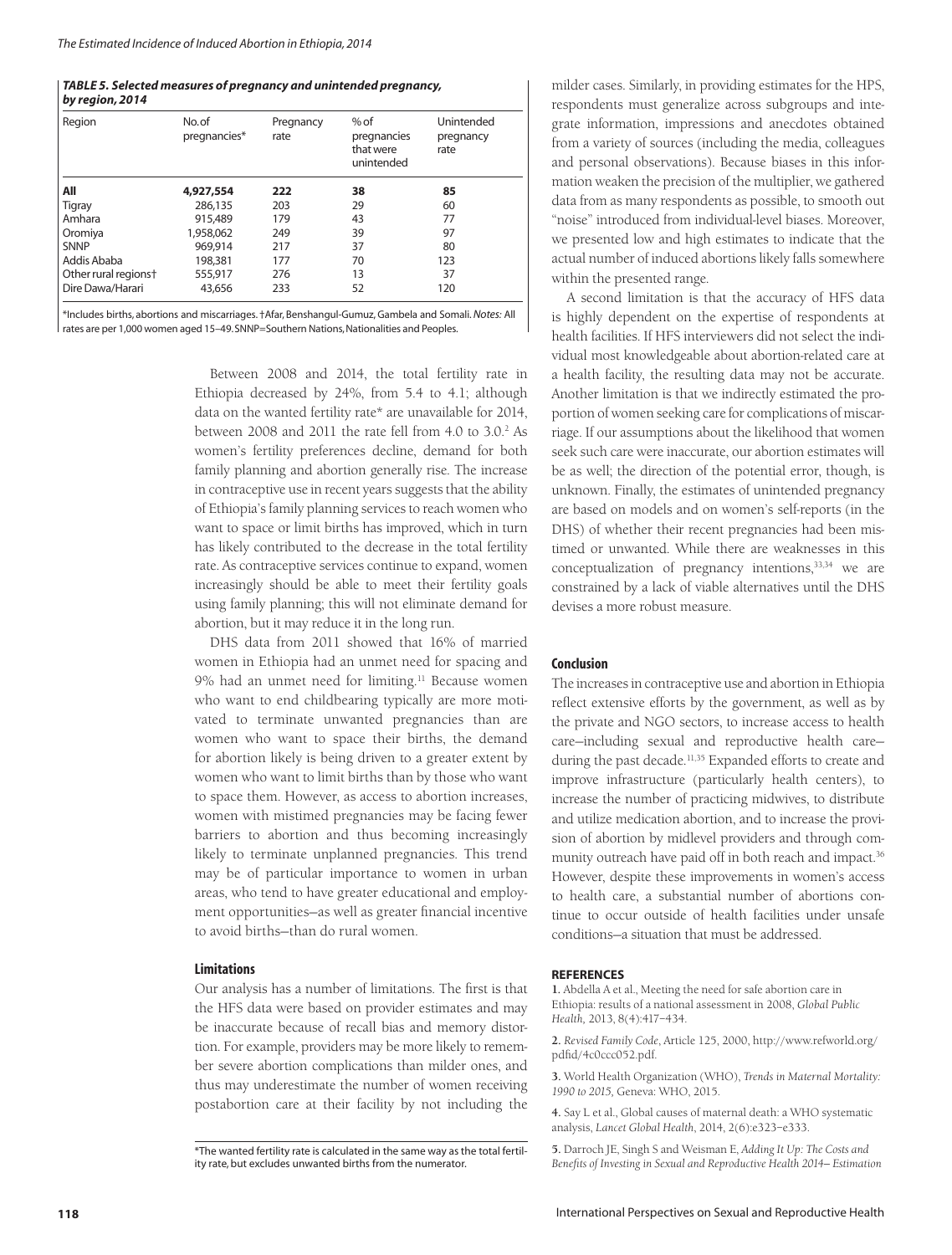*Methodology,* New York: Guttmacher Institute, 2016, https://www. guttmacher.org/report/adding-it-costs-and-benefits-investing-sexualand-reproductive-health-2014-methodology, Table 9.

**6.** Ethiopia Ministry of Health, *Health Sector Development Program IV in Line with GTP, 2010/11–2014/15*, Addis Ababa, Ethiopia: Federal Democratic Republic of Ethiopia, 2010.

**7.** Holcombe SJ, Berhe A and Cherie A, Personal beliefs and professional responsibilities: Ethiopian midwives' attitudes toward providing abortion services after legal reform, *Studies in Family Planning,* 2015, 46(1):73–95.

**8.** Ethiopia Ministry of Health, *Technical and Procedural Guidelines for Safe Abortion Services in Ethiopia*, Addis Ababa, Ethiopia: Federal Democratic Republic of Ethiopia, 2014.

**9.** Dijkerman S et al., A decade of progress providing safe abortion services in Ethiopia: results of national assessments in 2008 & 2014, paper presented at the Global Maternal Newborn Health Conference, Mexico City, Oct. 18–21, 2015.

**10.** Ganatra B et al., From concept to measurement: operationalizing WHO's definition of unsafe abortion, editorial, *Bulletin of the World Health Organization*, 2014, 92(3):155.

**11.** Central Statistical Agency of Ethiopia and ICF International, *Ethiopia Demographic and Health Survey 2011*, Addis Ababa, Ethiopia: Central Statistical Agency; and Calverton, MD, USA: ICF International, 2012.

**12.** Central Statistical Agency of Ethiopia, *Ethiopia Mini Demographic and Health Survey 2014*, Addis Ababa, Ethiopia: Central Statistical Agency, 2014.

**13.** Suh S, Rewriting abortion: deploying medical records in jurisdictional negotiation over a forbidden practice in Senegal, *Social Science & Medicine*, 2014, 108:20–33.

**14.** Singh S et al., The estimated incidence of induced abortion in Ethiopia, 2008, *International Perspectives on Sexual and Reproductive Health*, 2010, 36(1):16–25.

**15.** Gebreselassie H et al., Caring for women with abortion complications in Ethiopia: national estimates and future implications, *International Perspectives on Sexual and Reproductive Health*, 2010, 36(1):6–15.

**16.** Central Statistical Agency of Ethiopia and ORC Macro, *Ethiopia Demographic and Health Survey, 2005*, Addis Ababa, Ethiopia: Central Statistical Agency; and Calverton, MD, USA: ORC Macro, 2006.

**17.** Singh S, Prada E and Juarez F, The Abortion Incidence Complications Method: a quantitative technique, in: Singh S, Remez L and Tartaglione A, eds., *Methodologies for Estimating Abortion Incidence and Abortion-Related Morbidity: A Review*, New York: Guttmacher Institute; and Paris: International Union for the Scientific Study of Population, 2010, pp. 71–98.

**18.** Fetters T, Prospective approach to measuring abortionrelated morbidity: individual-level data on postabortion patients, in: Singh S, Remez L and Tartaglione A, eds., *Methodologies for Estimating Abortion Incidence and Abortion-Related Morbidity: A Review*, New York: Guttmacher Institute, 2010, pp. 135–146.

**19.** Figà-Talamanca I et al., Illegal abortion: an attempt to assess its cost to the health services and its incidence in the community, *International Journal of Health Services,* 1986, 16(3):375–389.

**20.** Ethiopian Standard Agency, *ES3613:2012: Medium Clinic— Requirements,* Addis Ababa, Ethiopia: Ethiopian Standard Agency, 2012.

**21.** Central Statistical Agency of Ethiopia, *Population Projections for Ethiopia 2007–2037*, Addis Ababa, Ethiopia: Central Statistical Agency, 2013.

**22.** Central Statistical Agency of Ethiopia, *Household Consumption– Expenditure (HCE) Survey 2010/11*, Addis Ababa, Ethiopia: Central Statistical Agency, 2012.

**23.** Harlap S, Shiono PH and Ramcharan S, A life table of spontaneous abortions and the effects of age, parity and other variables, in: Porter IH and Hook EB, eds., *Human Embryonic and Fetal Death,* New York: Academic Press, 1980, pp. 145–158.

**24.** Bongaarts J and Potter R, *Fertility, Biology and Behavior: An Analysis of the Proximate Determinants*, New York: Academic Press, 1983.

**25.** Warriner IK et al., Can midlevel health-care providers administer early medical abortion as safely and effectively as doctors? A randomized controlled equivalence trial in Nepal, *Lancet,* 2011, 377(9772):1155–1161.

**26.** Leridon H, *Human Fertility: The Basic Components*, Chicago, IL, USA: University of Chicago Press, 1977.

**27.** Sedgh G et al., Abortion incidence between 1990 and 2014: global, regional, and subregional levels and trends, *Lancet,* 2016, 388(10041):258–267.

**28.** Sedgh G et al., Induced abortion: incidence and trends worldwide from 1995 to 2008, *Lancet,* 2012, 379(9816):625–632.

**29.** Sedgh G et al., Estimates of the incidence of induced abortion and consequences of unsafe abortion in Senegal, *International Perspectives on Sexual and Reproductive Health,* 2015, 41(1):11–19.

**30.** Bankole A et al., The incidence of abortion in Nigeria, *International Perspectives on Sexual and Reproductive Health,* 2015, 41(4):170–181.

**31.** Keogh SC et al., Incidence of induced abortion and post-abortion care in Tanzania, *PLoS One,* 2015, 10(9):e0133933, doi: 10.1371/ journal.pone.0133933.

**32.** Mohamed SF et al., The estimated incidence of induced abortion in Kenya: a cross-sectional study, *BMC Pregnancy Childbirth,* 2015, 15:185, doi: 10.1186/s12884-015-0621-1.

**33.** Aiken ARA, Dillaway C and Mevs-Korff N, A blessing I can't afford: factors underlying the paradox of happiness about unintended pregnancy, *Social Science & Medicine,* 2015, 132:149–155.

**34.** Borrero S et al., "It just happens": a qualitative study exploring low-income women's perspectives on pregnancy intention and planning, *Contraception,* 2015, 91(2):150–156.

**35.** Ethiopian Ministry of Health, *Health and Health Related Indicators*, Addis Ababa, Ethiopia: Ministry of Health, 2014.

**36.** Habumuremyi PD and Zenawi M, Making family planning a national development priority, *Lancet,* 2012, 380(9837):78–80.

## **RESUMEN**

**Contexto:** *En 2005, el parlamento de Etiopía enmendó el código penal para ampliar las circunstancias bajo las cuales el aborto es legal. Aunque el país ha expandido el acceso al aborto y a la atención postaborto, las últimas estimaciones de la incidencia del aborto datan de 2008.*

**Métodos:** *En 2014 se recolectaron datos de una muestra representativa a nivel nacional de 822 instituciones de salud que proveen servicios de aborto o atención postaborto, y de 82 informantes clave conocedores de estos servicios en Etiopía. Se usaron la Metodología de Estimación de Aborto por Complicaciones y la Metodología de Morbilidad Prospectiva para estimar la incidencia del aborto en Etiopía y evaluar tendencias desde 2008.*

**Resultados:** *Se estima que, en 2014, se realizaron 620,300 abortos inducidos en Etiopía. La tasa de aborto anual fue de 28 por 1,000 mujeres en edades de 15–49, lo que representa un aumento respecto de 22 por 1,000 en 2008; la tasa más alta se observó en las regiones urbanas (Addis Abeba, Dire Dawa y Harari). Entre 2008 y 2014, la proporción de abortos que ocurrieron en instituciones de salud aumentó del 27% al 53%, y el número de esos abortos aumentó sustancialmente; no obstante, se estima que en 2014 ocurrieron unos 294,100*